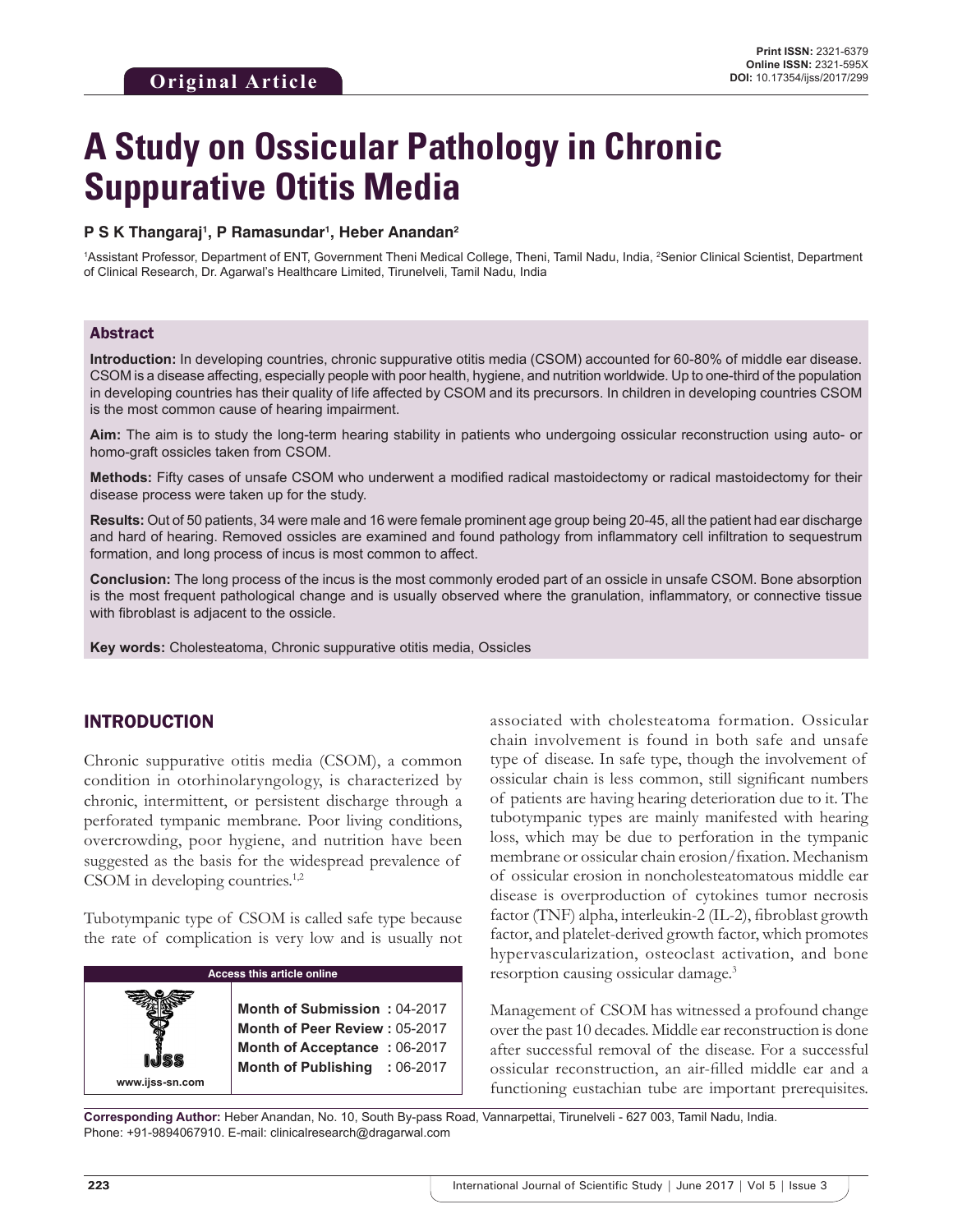Grafts and biomaterials chosen for use in middle ear reconstruction should not induce a sustained foreign body reaction, neither should extrude or biodegrade.

#### **Aim**

The aim is to study the long-term hearing stability in patients who undergoing ossicular reconstruction using auto- or homo-graft ossicles taken from CSOM.

## MATERIALS AND METHODS

This case series study was conducted in Department of ENT at Government Theni Medical College. A total of 55 cases of unsafe CSOM who underwent a modified radical mastoidectomy or radical mastoidectomy for their disease process were taken up for the study. All the ossicles were studied grossly under ×4 magnification while performing surgery. The ossicle in the cases where their chain was completely intact was not removed during surgery and hence was not studied histologically. Only 35 ossicles (24 incus, 11 malleus) were studied histologically. They were removed partially or completely as a part of the surgical procedure on such cases. The stapes was never removed or studied histologically. Whenever possible, biopsy was also taken from attic, aditus, antrum, and sinus tympani. The removed ossicle and biopsy materials were preserved in separate formalin containers. The ossicles were decalcified before sectioned.

# RESULTS

Cholesteatoma and granulation tissue are the specific pathologies in atticoantral disease. Although cholesteatoma is invariably associated with granulation tissue, there may be only granulation tissue in active mucosal disease (Figure 1).

## **Gross Pathology**

Erosion of the bone was most commonly seen in the long process of incus (54%) (Image 1). It was followed by erosion of handle of the malleus, body, and short process of the incus, in order of frequency. Whenever the stapes superstructure was eroded, the incus and malleus were markedly disrupted ossicular surface looked pitted under ×4 magnification in 5 incus and 2 malleus. Cholesteatoma was not always associated with ossicular disruption, and even in the absence of cholesteatoma, the ossicular disruption was present. Nearly 7% of cases with mainly cholesteatoma 90% with only granulations or chronic inflammation and 96% with both cholesteatoma and granulations or chronic inflammation in the middle ear cleft showed the evidence of bone destruction on gross examination in one or all the ossicles (Tables 1 and 2).

#### **Histopathology**

Totally, 2 out of the 35 ossicles studied histopathologically looked intact on gross examination under ×4 magnification. They were, however, studied histopathologically while they were removed completely or partially as a part of the surgical procedure because the ossicular chain in these cases was not intact one of the two ossicles showed bone changes

## **Table 1: Gross ossicular finding in 50 unsafe CSOM cases**

| <b>Ossicle</b> | Gross finding under ×4 magnification | Number of<br>ossicles (%) |
|----------------|--------------------------------------|---------------------------|
| Incus          | Intact                               | 5(16)                     |
|                | Pitted                               | 5(16)                     |
|                | Body eroded                          | 5(12)                     |
|                | Long process eroded                  | 23 (54)                   |
|                | Short process eroded                 | 14 (32)                   |
|                | Incus completely eroded              | 7(18)                     |
| Malleus        | Intact                               | 8(20)                     |
|                | Pitted                               | 2(4)                      |
|                | Handled eroded                       | 20 (44)                   |
|                | Head eroded                          | 14 (24)                   |
|                | Malleus completely eroded            | 2(4)                      |
| <b>Stapes</b>  | Intact                               | 8(16)                     |
|                | Head eroded                          | 4(8)                      |
|                | Crura eroded                         | 4(8)                      |
|                | Not seen                             | 30(60)                    |

CSOM: Chronic suppurative otitis media



**Figure 1: Distribution of ossicular defects**



**Image 1: Long process of incus and handle of malleus**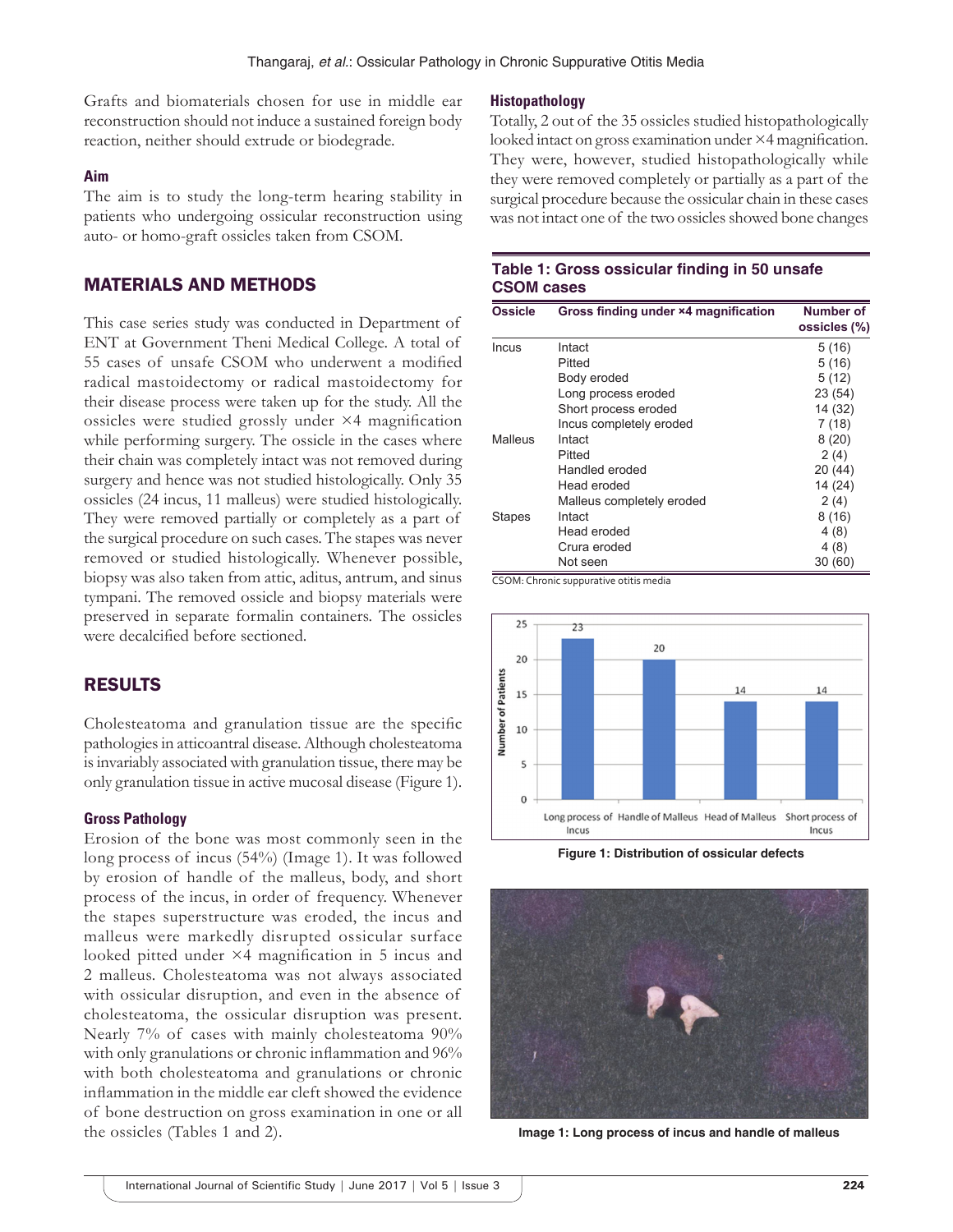on histological study. All the ossicles which looked pitted on gross examination showed bone changes. Only one ossicle was absolutely normal histologically. Bone absorption was the most common histopathological change and was found in 84% ossicles (Image 2). It was followed by infiltration by inflammatory cells in the bone spaces. Keratinized stratified squamous epithelium was seen in the mucosal covering of 4 (12%) ossicles. Proliferation of fibroblast was present just adjacent to the surface in 7 (19%) ossicles. In 12% ossicles, there was evidence of sequestrum. New bone formation was observed in 20% ossicles (Tables 2 and 3).

# **DISCUSSION**

Subtotal perforations were the most common type recorded in our series. These may be due to aggressive and recurrent middle ear disease due to inadequate and improper medical therapy, lack of awareness about aural hygiene and unavoidable delays in scheduling surgery. Some of the perforations had only a small remnant of tympanic membrane and can be called total perforation.

Subtotal perforations are associated with defective handle of the malleus and long process of the incus while the posterior perforation mostly involves the long process of the incus. In Austin's series, the most common ossicular defect was absence of long process of the incus (59.2%), followed by loss of the incus and superstructure of stapes (23.2%) and necrosis of the incus, superstructure of the stapes and malleus. The malleus was markedly affected along with incus. Granulation tissue exhibits their impact equivocally with cholesteatoma (8.2%).4

Cholesteatoma has the property of bone erosion. A number of theories have been propounded explaining the mechanism of bone erosion by cholesteatoma such as pressure, bacterial, enzymatic, hyperemic, chemical, and immunological theories. Site of cholesteatoma has an influence on the pattern of ossicular damage.<sup>5-7</sup>

Ferlito *et al.* suggested that the destructive property of cholesteatomas-the bone erosion is caused by the production of collagenase by the components of squamous and fibrous epithelial tissues. It is not properly demonstrated yet whether mineralized bone can be absorbed by collagenase. Other agents were incorporated, such as TNF, IL-1ª and prostaglandins, to the hypothesis of bone absorption by biochemical action, exclusively played by collagenolytic enzymes.<sup>8-10</sup>

# **CONCLUSION**

The long process of the incus is the most commonly eroded part of an ossicle in unsafe CSOM, followed by



**Image 2: Photomicrograph of eroded ossicles**

#### **Table 2: Incidence and nature of bone changes in 35 ossicles studied histopathologically**

| <b>Findings</b>                    | Number (%) |
|------------------------------------|------------|
| Normal bone                        | 2(6)       |
| Change in bone spaces              |            |
| Congestion of blood vessels        | 18(4)      |
| Infiltration by inflammatory cells | 25(71)     |
| Epithelium in bone spaces          | 0(4)       |
| <b>Granulation tissue</b>          | 28 (58)    |
| <b>Necrosis</b>                    | 1(2)       |
| Vascular thrombosis                | 1(2)       |
| Fibrous tissue                     | 1(6)       |
| Bone formation                     |            |
| Lamellar and intra membrane        | 12(25)     |
| Bone destruction                   |            |
| Absorption                         | 32 (84)    |
| Sequestrum formation               | 4(12)      |
| Sclerotic bone fractures           | 9 (25)     |

## **Table 3: Incidence and nature of the changes in mucosa covering the 35 ossicles**

| <b>Parameter</b> | <b>Mucosal changes</b>               | Number (%) |
|------------------|--------------------------------------|------------|
| Epithelial       | Stratified squamous                  | 11(25.0)   |
|                  | Keratinized stratified squamous      | 4 (11.52)  |
|                  | Columnar                             | 3(7.68)    |
|                  | Cuboidal                             |            |
|                  | Ciliated                             |            |
|                  | Epithelium not seen                  | 24(5.7)    |
| Subepithelial    | Congestion                           | 8(19.2)    |
|                  | Granulation tissue, chronic or acute | 15 (38.4)  |
|                  | inflammatory cells                   |            |
|                  | Cystic dilated gland                 | 1(5.76)    |
|                  | Cholesterin granuloma                |            |
|                  | Tubercular granuloma                 |            |
|                  | Fibroblast proliferation             | 7 (21.12)  |

handle and head of the malleus. Bone absorption is the most frequent pathological change and is usually observed where the granulation, inflammatory, or connective tissue with fibroblast is adjacent to the ossicle. The high incidence of bone changes seen in the ossicles in unsafe CSOM suggests that their retention during mastoid